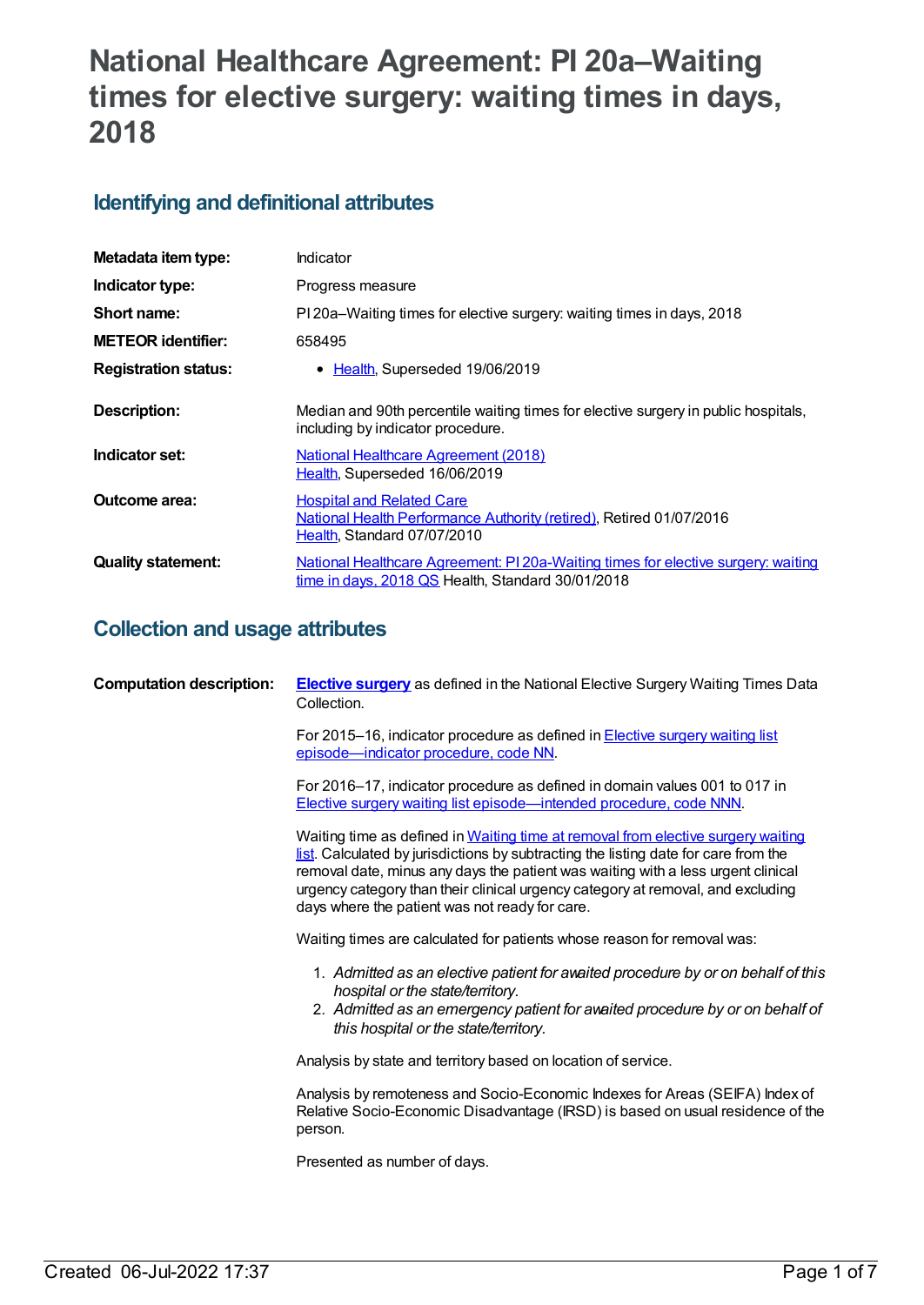**Computation:** Number of days waited at 50th and 90th percentile.

Calculated overall and for each indicator procedure.

The 50th and 90th percentiles have been rounded to the nearest whole number of days.

The calculation is where:

*n* is the number of observations and

*p* is the percentile value divided by 100,

then  $n \times p = i + f$  (where *i* is an integer and *f* is the fractional part of  $n \times p$ ).

If  $n \times p$  is an integer, the percentile value will correspond to the average of the values for the *i*<sup>th</sup> and (*i*+1)<sup>th</sup> observations.

If  $n \times p$  is not an integer, the percentile value will correspond to the value for the (i+1)<sup>th</sup> observation.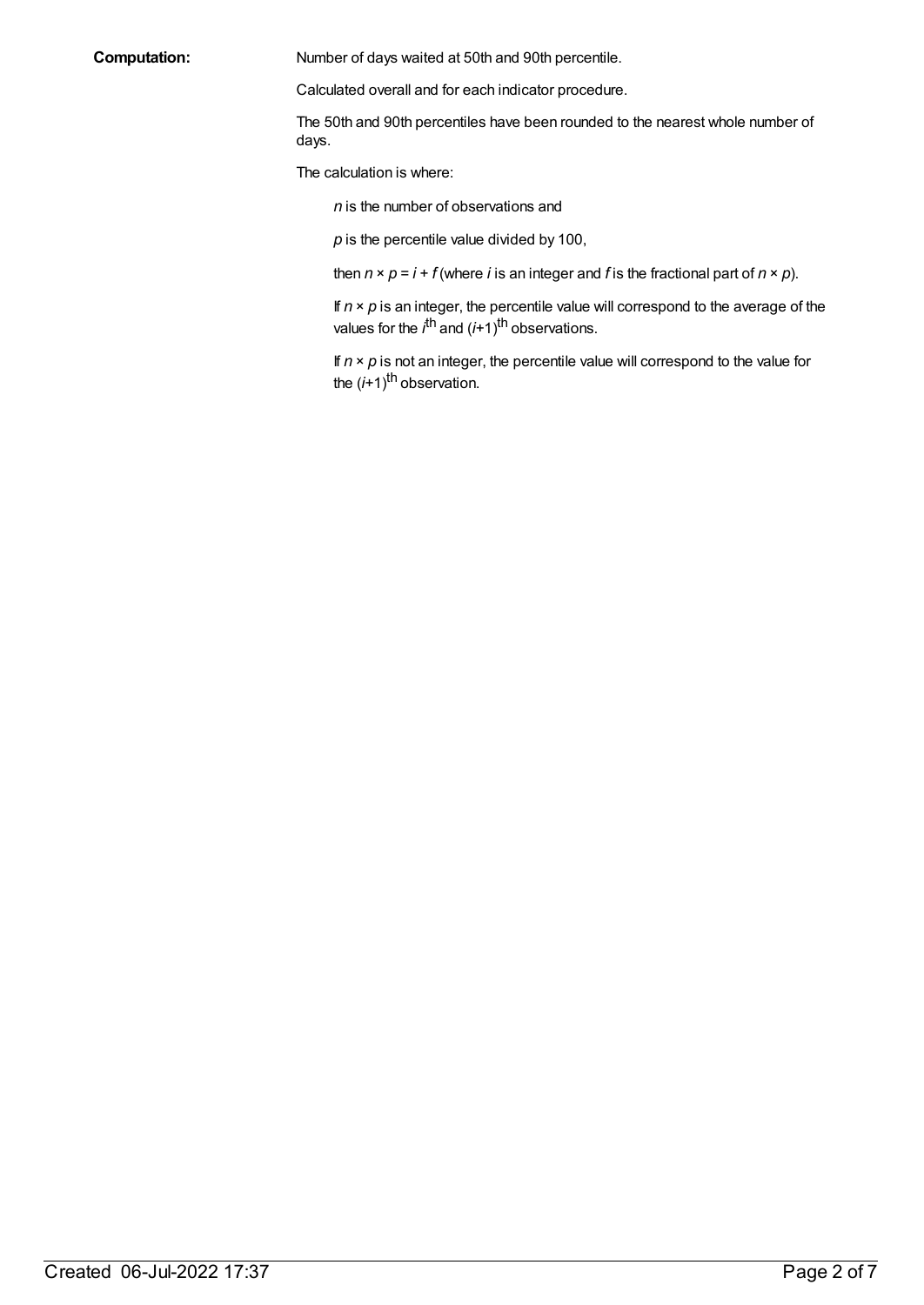Elective surgery waiting list [episode—reason](https://meteor.aihw.gov.au/content/471735) for removal from a waiting list, code N

#### **Data Source**

National Hospital Morbidity [Database](https://meteor.aihw.gov.au/content/394352) (NHMD)

**NMDS / DSS**

[Admitted](https://meteor.aihw.gov.au/content/588909) patient care NMDS 2015-16

**Guide for use**

Data source type: Administrative by-product data

#### **Data Element / Data Set**

Elective surgery waiting list [episode—reason](https://meteor.aihw.gov.au/content/471735) for removal from a waiting list, code N

**Data Source**

National Elective Surgery Waiting Times Data [Collection](https://meteor.aihw.gov.au/content/395071)

**NMDS / DSS**

Elective surgery waiting times NMDS [2016-17](https://meteor.aihw.gov.au/content/623795)

**Guide for use**

Data source type: Administrative by-product data

### **Data Element / Data Set**

Elective surgery waiting list [episode—waiting](https://meteor.aihw.gov.au/content/471744) time (at removal), total days N[NNN]

**Data Source**

National Hospital Morbidity [Database](https://meteor.aihw.gov.au/content/394352) (NHMD)

**NMDS / DSS**

[Admitted](https://meteor.aihw.gov.au/content/588909) patient care NMDS 2015-16

**Guide for use**

Data source type: Administrative by-product data

### **Data Element / Data Set**

Elective surgery waiting list [episode—waiting](https://meteor.aihw.gov.au/content/598074) time (at removal), total days **N[NNN]** 

**Data Source**

National Elective Surgery Waiting Times Data [Collection](https://meteor.aihw.gov.au/content/395071)

**NMDS / DSS**

Elective surgery waiting times NMDS [2016-17](https://meteor.aihw.gov.au/content/623795)

**Guide for use**

Data source type: Administrative by-product data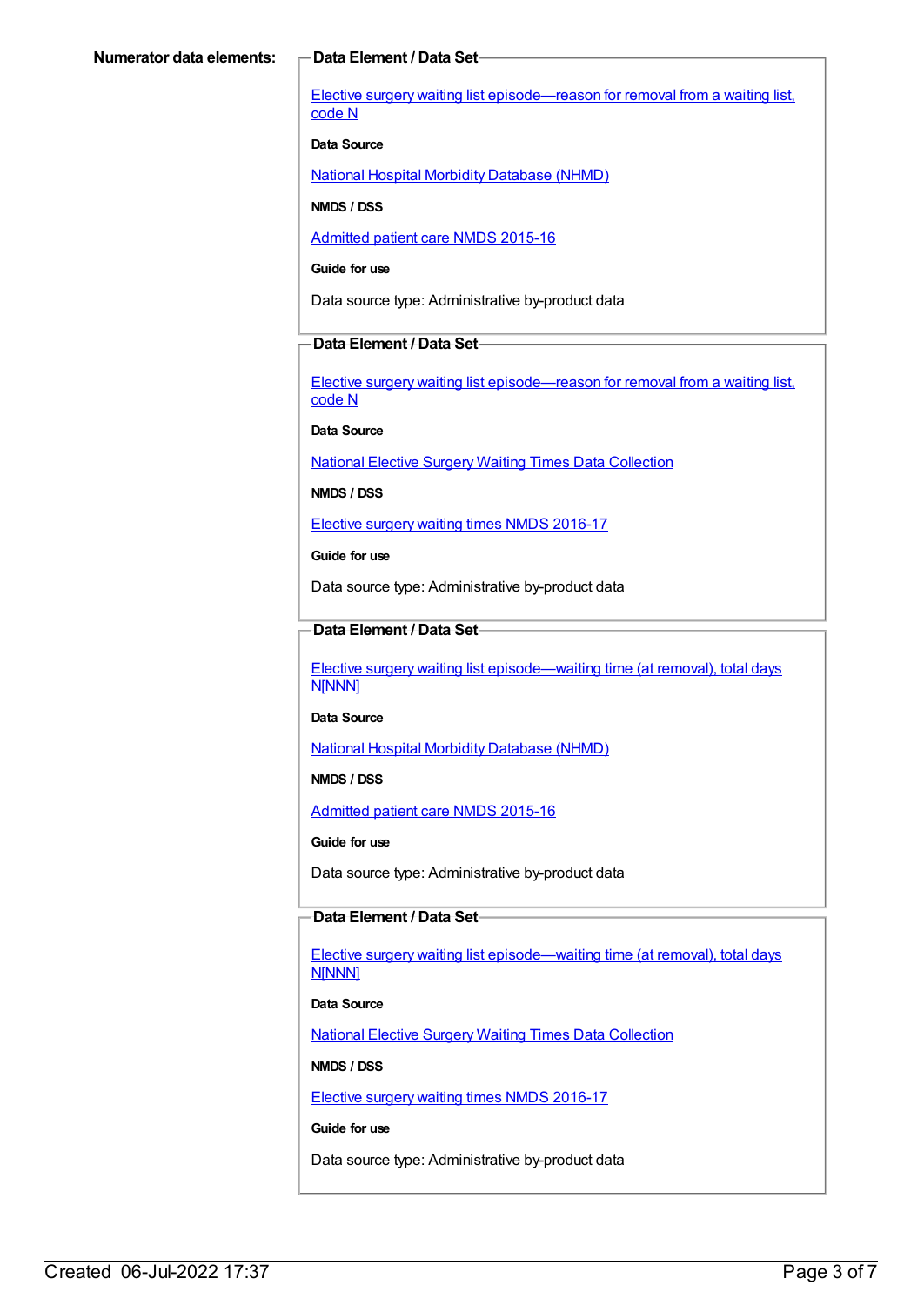| Disaggregation: |  |  |
|-----------------|--|--|
|-----------------|--|--|

**Disaggregation:** 2015–16 (revised following jurisdiction provision of elective surgery waiting times cluster data to the National Hospital Morbidity Database (NHMD)), 2016–17— State and territory, by indicator procedure (and total), by:

- peer group
- Indigenous status

2015–16 (revised following jurisdiction provision of elective surgery waiting times cluster data to the NHMD)—State and territory, by:

- remoteness (Australian Statistical Geography Standard (ASGS) Remoteness Structure)
- 2011 SEIFA IRSD quintiles

2015–16 (revised following jurisdiction provision of elective surgery waiting times cluster data to the NHMD)—Nationally, by (all not reported):

- 2011 SEIFA IRSD deciles
- selected indicator procedures (cataract extraction, cholecystectomy, coronary artery bypass graft, cystoscopy) by 2011 SEIFA IRSD quintiles
- indicator procedure, by peer group, by Indigenous status, by remoteness (ASGS Remoteness Structure).

Some disaggregations may result in numbers too small for publication.

Disaggregation by peer group uses the peer group classification as described in the AIHW publication *[Australian](http://www.aihw.gov.au/publication-detail/?id=60129553446) hospital peer groups*.

**Disaggregation** da **elements:**

| ata | Data Element / Data Set-                                                                                                         |
|-----|----------------------------------------------------------------------------------------------------------------------------------|
|     |                                                                                                                                  |
|     | Establishment-organisation identifier (Australian), NNX[X]NNNNN                                                                  |
|     | <b>Data Source</b>                                                                                                               |
|     | <b>National Elective Surgery Waiting Times Data Collection</b>                                                                   |
|     | NMDS / DSS                                                                                                                       |
|     | <b>Elective surgery waiting times NMDS 2016-17</b>                                                                               |
|     | Guide for use                                                                                                                    |
|     | Data source type: Administrative by-product data<br>Used for disaggregation by state/territory and to derive hospital peer group |
|     | Data Element / Data Set-                                                                                                         |
|     | Establishment-organisation identifier (state/territory), NNNNN                                                                   |
|     | Data Source                                                                                                                      |
|     | <b>National Hospital Morbidity Database (NHMD)</b>                                                                               |
|     | NMDS / DSS                                                                                                                       |
|     | Admitted patient care NMDS 2015-16                                                                                               |
|     | Guide for use                                                                                                                    |
|     | Data source type: Administrative by-product data                                                                                 |
|     | Used to derive hospital peer group                                                                                               |
|     |                                                                                                                                  |
|     | Data Element / Data Set-                                                                                                         |
|     | Person-Indigenous status, code N                                                                                                 |
|     | Data Source                                                                                                                      |
|     | <b>National Hospital Morbidity Database (NHMD)</b>                                                                               |

**NMDS / DSS**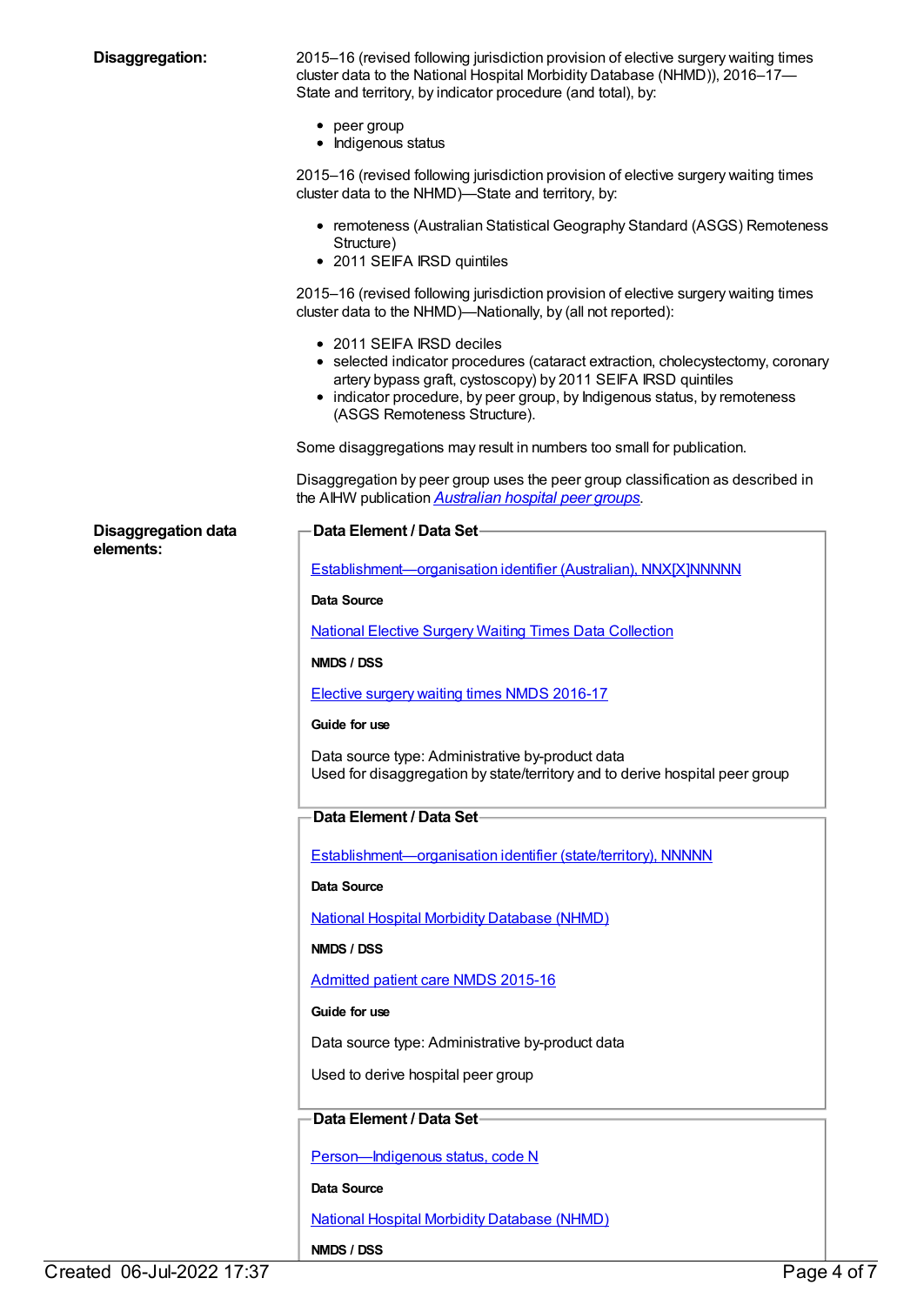#### [Admitted](https://meteor.aihw.gov.au/content/588909) patient care NMDS 2015-16

#### **Guide for use**

Data source type: Administrative by-product data

#### **Data Element / Data Set**

[Person—area](https://meteor.aihw.gov.au/content/469909) of usual residence, statistical area level 2 (SA2) code (ASGS 2011) N(9)

**Data Source**

National Hospital Morbidity [Database](https://meteor.aihw.gov.au/content/394352) (NHMD)

**NMDS / DSS**

[Admitted](https://meteor.aihw.gov.au/content/588909) patient care NMDS 2015-16

#### **Guide for use**

Data source type: Administrative by-product data

Used for disaggregation by state/territory, remoteness and SEIFA IRSD

### **Data Element / Data Set**

Elective surgery waiting list [episode—indicator](https://meteor.aihw.gov.au/content/514033) procedure, code NN

**Data Source**

National Hospital Morbidity [Database](https://meteor.aihw.gov.au/content/394352) (NHMD)

**NMDS / DSS**

[Admitted](https://meteor.aihw.gov.au/content/588909) patient care NMDS 2015-16

**Guide for use**

Data source type: Administrative by-product data

### **Data Element / Data Set**

Person-Indigenous status, code N

**Data Source**

National Elective Surgery Waiting Times Data [Collection](https://meteor.aihw.gov.au/content/395071)

**NMDS / DSS**

Elective surgery waiting times NMDS [2016-17](https://meteor.aihw.gov.au/content/623795)

#### **Guide for use**

Data source type: Administrative by-product data

## **Data Element / Data Set**

Elective surgery waiting list [episode—intended](https://meteor.aihw.gov.au/content/637500) procedure, code NNN

**Data Source**

National Elective Surgery Waiting Times Data [Collection](https://meteor.aihw.gov.au/content/395071)

**NMDS / DSS**

Elective surgery waiting times NMDS [2016-17](https://meteor.aihw.gov.au/content/623795)

**Guide for use**

Data source type: Administrative by-product data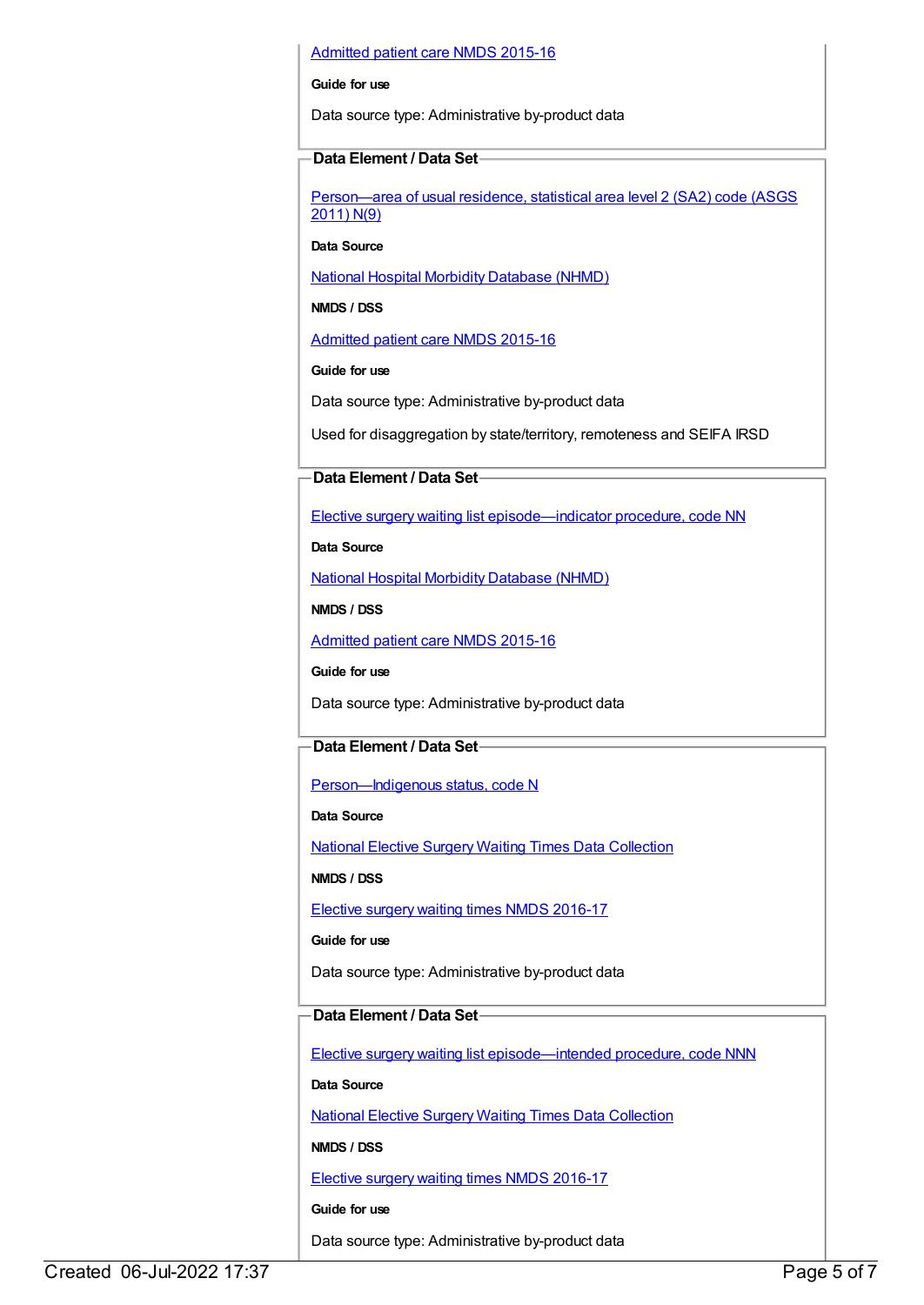**Comments:** Most recent data available for 2018 National Healthcare Agreement performance reporting: 2016–17.

> Indicator procedures are a subset of all procedures, e.g. in 2007–08, approximately 65% of removals did not fall into one of the defined indicator procedures.

For 2015–16 data, the 2011 SEIFA IRSD quintile and decile data will be produced using the Australian Statistical Geography Standard geographical unit of Statistical Area Level 2.

The scope of the National Elective Surgery Waiting Times Data Collection is patients on, or removed from, waiting lists for elective surgery which are managed by public acute hospitals.

Note that for the 2016 and previous reports, disaggregations by public hospital peer group for this indicator were calculated using the peer group classification method as reported in *[Australian](http://www.aihw.gov.au/publication-detail/?id=10737421633) hospital statistics 2010–11*.

# **Representational attributes**

| <b>Representation class:</b> | Percentile              |
|------------------------------|-------------------------|
| Data type:                   | Real                    |
| Unit of measure:             | Time (e.g. days, hours) |
| Format:                      | <b>NINNN1</b>           |

# **Indicator conceptual framework**

| <b>Framework and</b> | <b>Accessibility</b> |
|----------------------|----------------------|
| dimensions:          |                      |

## **Data source attributes**

| Data sources:                    | Data Source                                                    |
|----------------------------------|----------------------------------------------------------------|
|                                  | <b>National Elective Surgery Waiting Times Data Collection</b> |
|                                  | Frequency                                                      |
|                                  | Annual                                                         |
|                                  | Data custodian                                                 |
|                                  | Australian Institute of Health and Welfare                     |
|                                  | Data Source                                                    |
|                                  | <b>National Hospital Morbidity Database (NHMD)</b>             |
|                                  | Frequency                                                      |
|                                  | Annual                                                         |
|                                  | Data custodian                                                 |
|                                  | Australian Institute of Health and Welfare                     |
| <b>Accountability attributes</b> |                                                                |

| <b>Reporting requirements:</b>                         | National Healthcare Agreement              |
|--------------------------------------------------------|--------------------------------------------|
| <b>Organisation responsible</b><br>for providing data: | Australian Institute of Health and Welfare |